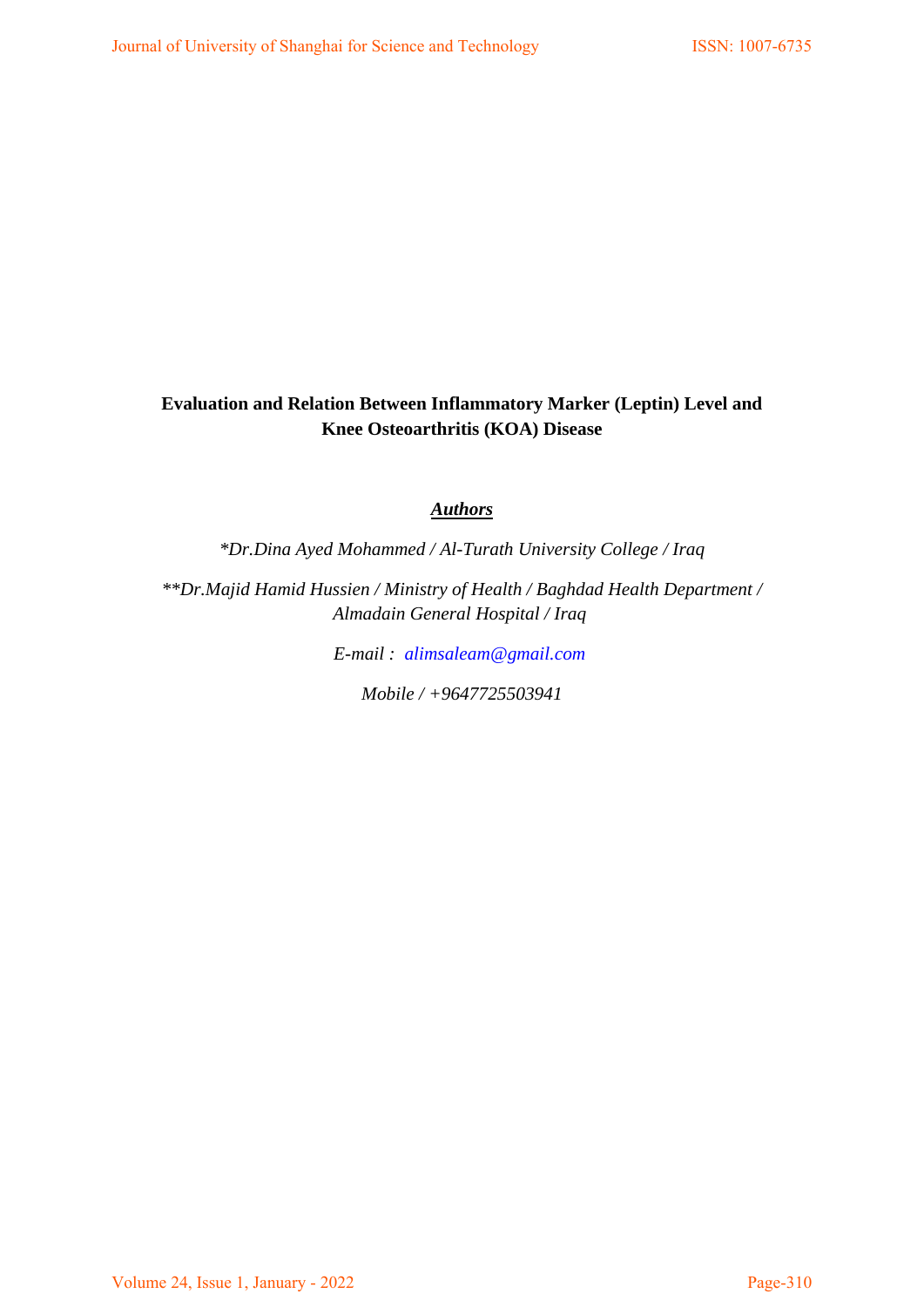### *Abstract*

*Subject :Knee Osteoarthritis (KOA) is know as degenerative cartilage cell disease in joint association with generation various inflammatory responses . This disease is more common in geriatric and effected by many factors such as obesity . Leptin is hormones secreted of fatty tissue involve as mediators in many pathophysiology process , and support inflammation at cartilage of knee joint .* 

*Objective of the Study: Role of leptin concentration level in progression of knee Osteoarthritis .* 

*Materials and Methods: This study was done on 60 patients with KOA disease and 60 healthy persons (control ), the all subjects age within this study were more than 60 years of both genders .After obtained serum , immediately used quantity method (immunoassay) for measured level of leptin concentration .* 

*Results: This study shows elevation of serum leptin concentration level in KOA group compare with healthy control group .* 

*Conclusion: This study confirms that serum leptin concentration level can act as support KOA disease progression .* 

*Keywords: Knee Osteoarthritis , Leptin and Osteoarthritis .*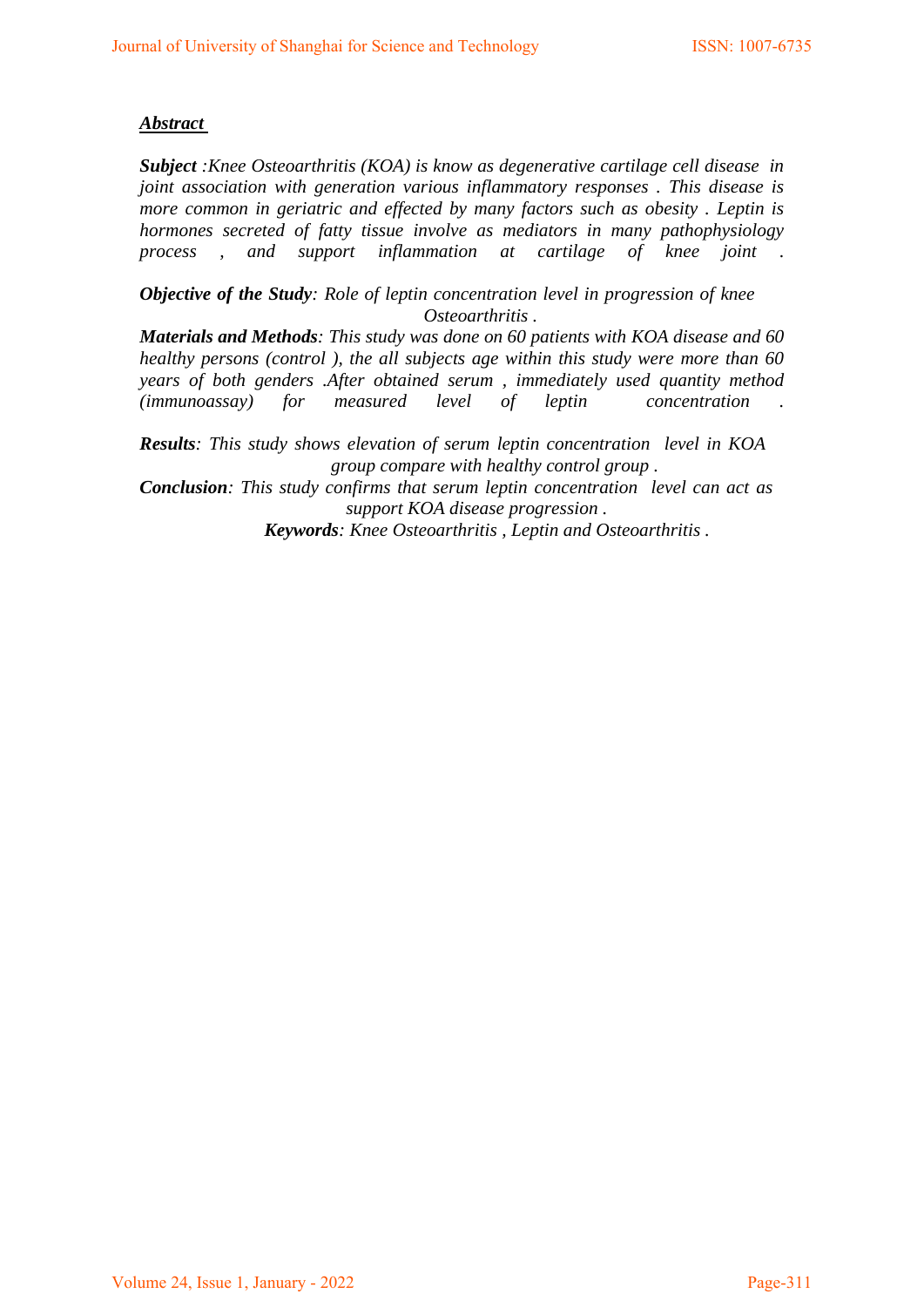### *Introduction*

 *Osteoarthritis (OA) is one of joint disorders that consider as chronic ,associated with age due to changes in physiologic processes at geriatric , OA know as complex disease characterize degradation of cartilage cells (chondrocytes) that layering end bones in joints , with interaction recognized inflammatory factors (1) . The OA disease has many pathologic factors classified into mechanical (that is effect on weight-bearing joints ) and non mechanical (that is effect on non weight-bearing joints ) , one of the main cause of OA disease is obesity (2) .The knee joints consider as the weight-bearing joints , and knee joint consider more effect by OA that called knee Osteoarthritis (KOA) .* 

*Adipokines are hormones secreted of fatty tissue involve as mediators in many pathophysiology process (such as rheumatic diseases),newly recognized family of compounds like leptin . The leptin has role in contribute of OA prevalence in obesity persons*<sup>(3)</sup>.

*Many studies suggested the correlation between OA disease and leptin level in weight-bearing joints like knee joints, but few studies included the correlation with non weight-bearing joints like hand joints . Leptin level consider risk factor to degradation of cartilage cells in joints due to it's has link KOA disease and obesity (4)*

*The study aim is evaluate leptin level in KOA group and healthy control group at comparison study .* 

*.* 

#### *Materials and Methods*

 *The present study included 60 cases with KOA disease and 60 healthy persons (as control) groups , all individuals age was more 60 years of both sexes. The sampling process of all subjects was random manner ,blood samples separated immediately without any preservative factor to product serum as pure form .The serum used for measured leptin concentration level (as quantity measurement )by immunoassay method.* 

*After measurement, used t-test method for statistic analysis to show different of leptin level by comparison between KOA patients and control groups via used mean ± standard deviation (SD) and p-value (p-value > 0.05 mean significant value ).*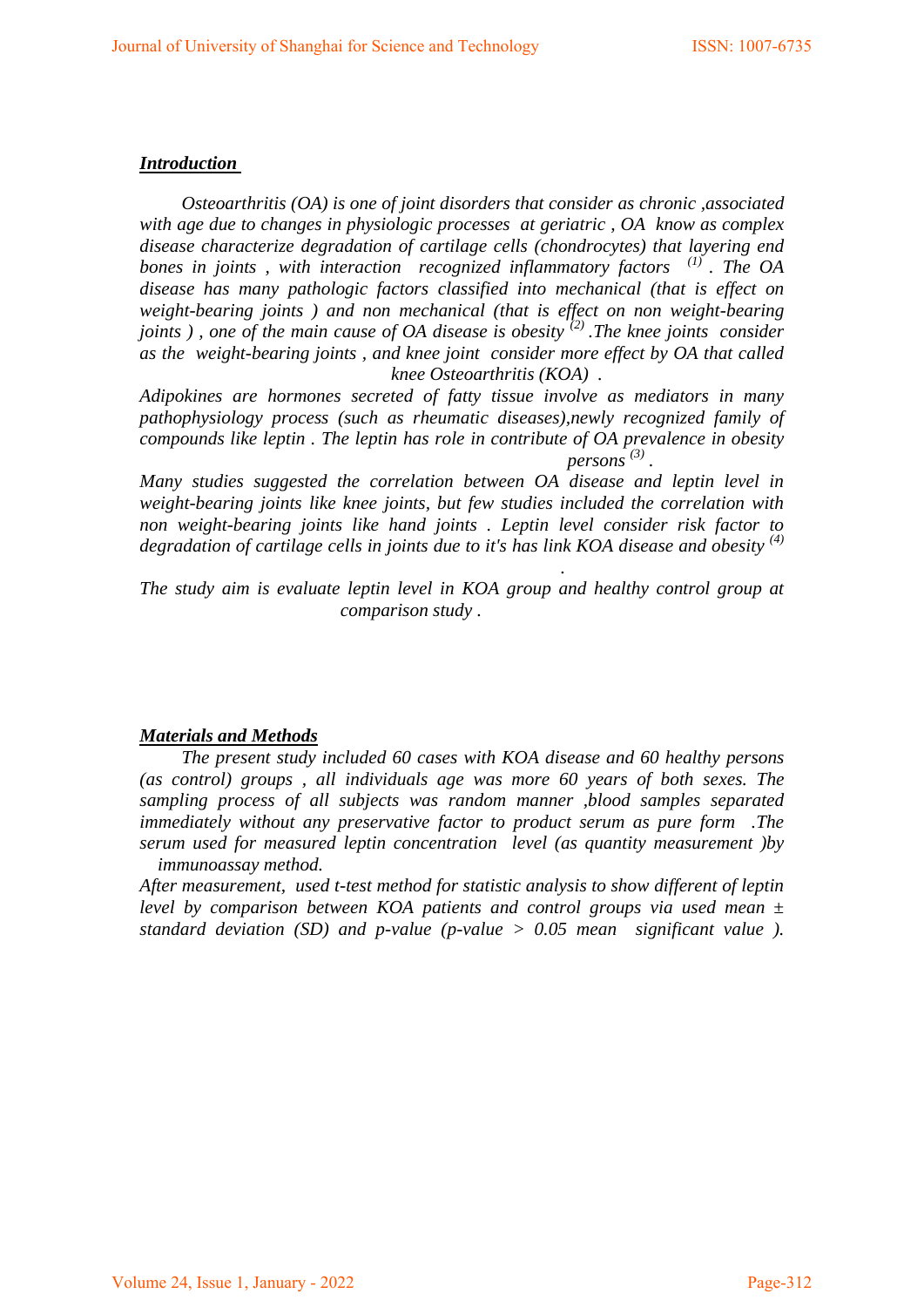#### *Results*

*The present study explain a different of leptain concentration level between KOA patients and healthy control groups via used mean + SD statistic method .The leptin level found in KOA group was*  $13.1 + 8.4$ *, while in control group was*  $10.5 + 9.8$  with P*value was 0.031 .The present result confirms elevation of leptin concentration level in KOA group . Show table 1.* 

*Table 1: Comparison of serum leptin level between KOA and control groups according to mean ± standard deviation (SD)*

| <b>Parameters</b>      | KOA group (No.<br>$=60$ | Control group (No.<br>$=60$ | P-value  |
|------------------------|-------------------------|-----------------------------|----------|
|                        | $Mean + SD$             | Mean+SD                     |          |
| Leptin level $(ng/ml)$ | $13.1 + 8.4$            | $10.5 + 9.8$                | $0.031*$ |

*\*Significant value*

#### *Discussion*

 *The KOA is degenerative cartilage joint disease consider as more prevalence disease in geriatric , and it consider as complex disease due to interact of many pathological factors to generate this disease such as mechanical factor , non mechanical factor and cytokiens . The cytokines and hormones secreted of fatty tissue*  like leptin act to support of inflammatory process in joints <sup>(3)</sup> .

*There are many studies such as Stannus et al study showed correlation between general OA patients ,leptin concentration level and joint pain , this studies showed elevated of leptin level with reduced cartilage thickness that product from cartilage degradation (5) .Also there are studies showed correlation between leptin level with KOA at specially form , Ionescu EV et al explained that concluded that leptin is partially involved in the relationship between BMI and KOA (6) .* 

*The knee joint effect by mechanical factors such as knee joints ,so this study remarkable to focus on involve of mechanical factors on generate of KOA . This study demonstrated elevated of leptin level in KOA , and agree with previous studies . We recommend to other studies and take more KOA patients to confirm this study results .* 

# *Conclusion*

*This study concluded to confirms that serum leptin concentration level are elevate in KOA cases compare with healthy control , this support that leptin involve in pathological process that product cartilage degradation in knee joints .*